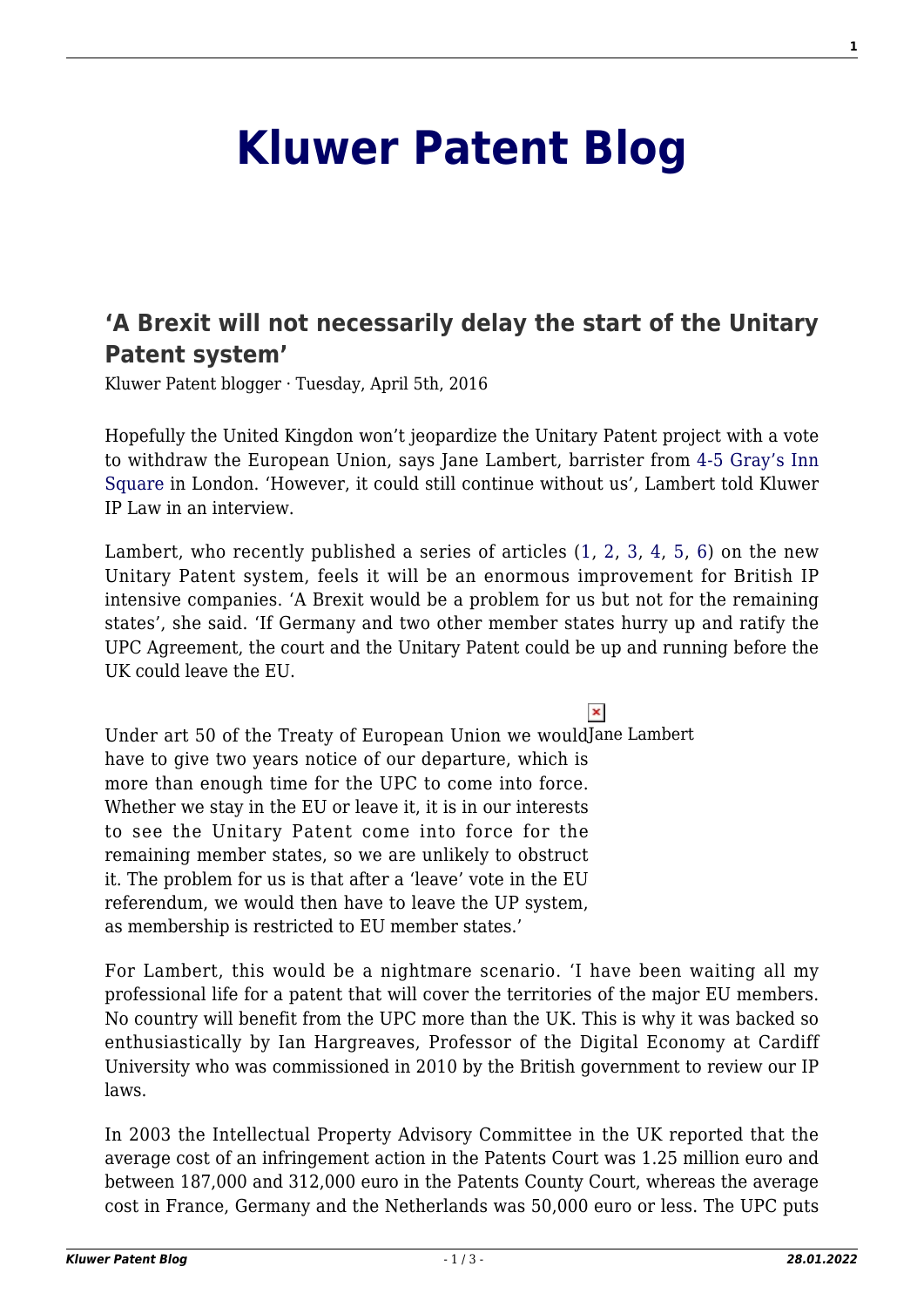**2**

British companies on a level playing field with their continental competitors. That can only benefit my clients and IP practitioners in the long run.'

According to Jane Lambert, all big businesses that can afford in-house legal advisers and patent agents have heard of Unitary Patents. 'Most see the initiative as advantageous, though some worry about giving up a court with specialist patent judges, such as Sir Henry Carr and Sir Richard Arnold, for whatever may emerge from the judicial training programme in Budapest.'



In other parts of the business community however, there is widespread ignorance, and even among some lawyers, she adds. 'I am doing my best through my blog and talks to inventors clubs and other audiences to spread the word. Still, many do not know that there is no such thing as a world or even EU patent and are surprised to learn that the European Patent Office has nothing to do with the European Union. Also,

people know that patent prosecution is expensive, but some spend vast amount sums of money that they do not have on patents that they do not need. There is massive disillusionment when they discover that the royalties fail to roll in.'

Lambert is not concerned the new system and particularly the Unified Patent Court will have problems combining the legal traditions of the 26 member states, which have a [different approach to interim injunctions,](http://www.out-law.com/en/articles/2016/february/the-unified-patent-courts-approach-to-interim-injunctions-will-influence-businesses-patent-strategies-in-europe-say-experts/) for instance. 'Once we have some case law, uncertainties will quickly be dispelled. Moreover, each division will have judges form different countries on its panel.'

It doesn't mean Lambert thinks the system is flawless: 'The draft rules of procedure are far too complex and voluminous. The 18th draft is 142 pages long and contains 382 rules, an annexe and tables. Compare that to the 13 pages of [Part 63 of the Civil](http://www.justice.gov.uk/courts/procedure-rules/civil/rules#part61) [Procedure Rules](http://www.justice.gov.uk/courts/procedure-rules/civil/rules#part61), which governs all IP litigation in the civil courts of England and Wales. One obvious example of complexity is that there are different sets of rules and pleadings for infringement, revocation, declarations of non-infringement and other actions.'

Still, she would definitely advice her clients to use the UPC. 'Even for disputes between two Englishmen over the infringement or validity of a European patent (UK).'

For regular updates on the UP system, subscribe to this blog and the free [Kluwer IP](http://genons.kluwerlawonline.com/public/subscription/KIPL/subscribe/) [Law Newsletter](http://genons.kluwerlawonline.com/public/subscription/KIPL/subscribe/).